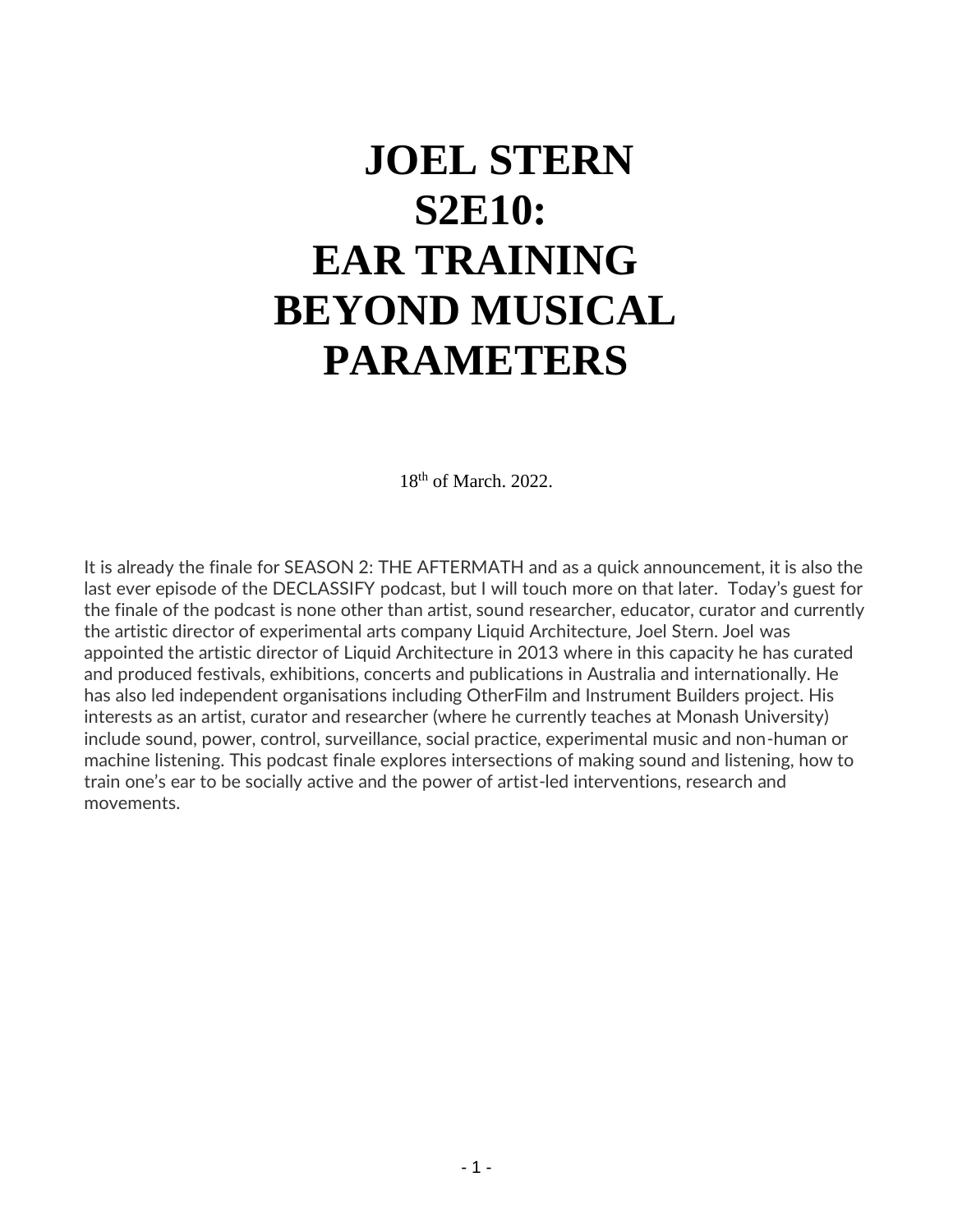## **Victoria Pham**

Hello hello! Thank you for coming back to the podcast and I can't believe how quickly this season has blown by. It is already the finale for SEASON 2: THE AFTERMATH and as a quick announcement, it is also the last ever episode of the DECLASSIFY podcast, but I will touch more on that later. Because I am speedily and with great haste going to move into introducing today's guest for the finale of the podcast; none other than artist, sound researcher, educator, curator and currently the artistic director of experimental arts company Liquid Architecture, Joel Stern. Joel was appointed the artistic director of Liquid Architecture in 2013 where in this capacity he has curated and produced festivals, exhibitions, concerts and publications in Australia and internationally. He has also led independent organisations including OtherFilm and Instrument Builders project, as well as having worked in sound production and community radio. His interests as an artist, curator and researcher (where he currently teaches at Monash University) include sound, power, control, surveillance, social practice, experimental music and nonhuman or machine listening. I am very excited to welcome you on the podcast to speak with you today, Joel. Welcome!

#### **Joel Stern**

Hello, hi.

## **Victoria Pham**

Great, well, I'll just jump straight into it. Well, my the first question I've been asking, every episode this season has been, Did you always know that you wanted to work with sound or engage with sound making practices?

#### **Joel Stern**

No, but I have done so my adult life. So, I'm just trying to work it out. I'm trying to think about, you know, whether there was sort of a crucial moment, where it became clear to me that this was sort of, you know, I wouldn't say calling, but it's sort of very strong passion. And I think, you know, I was obsessed with music. From a pretty young age from maybe I was gonna say like nine or 10, that is even is even earlier and my obsession with music was not so much that I just like loved music, like singing and dancing and listening to music, but I kind of I would type video hits and rage and sort of catalogue the videos and kind of memorise the charts. And then as soon as I was old enough, my parents you know, would buy me like cassettes, and, you know, had a, had a collection and then even in primary school, I was taping cassettes for other kids and I was sort of had this almost proselytising attitude about the music I loved. If I loved, you know, a band or an artist, I had to tell all my friends about them and convince them about how fantastic that music was. And and so I was sort of just a very passionate fan of music. And that kind of led me into things like read like radio, and benzenes. And, and all that sort of fan culture. And so, you know, in high school, I was involved in community radio, had lots of friends in bands, and although I never played music, in sort of in front of anyone, but I would go along, I would help make posters, I'd take photos, I'd record concerts. And I had a really strong fascination in you know, not just music that the circulation and distribution in the sort of culture of music making and sort of music communities. And that led me into a Media Studies degree and undergraduate degree at at RMIT where I really wanted to get involved in radio and radio production and I started doing shows on triphala and the RMIT radio station, student radio station at the time. They gave me graveyard shifts 2am till 6am slots and you know, and and other feelings for other presenters are going with my friends and you know, I was I was working at a independent record store collector's corner at the time in Swanston Street, which doesn't exist anymore, but you know, they're not The 90s in Melbourne was a sort of golden age for Matt, for me as a teenager. And in my early 20s,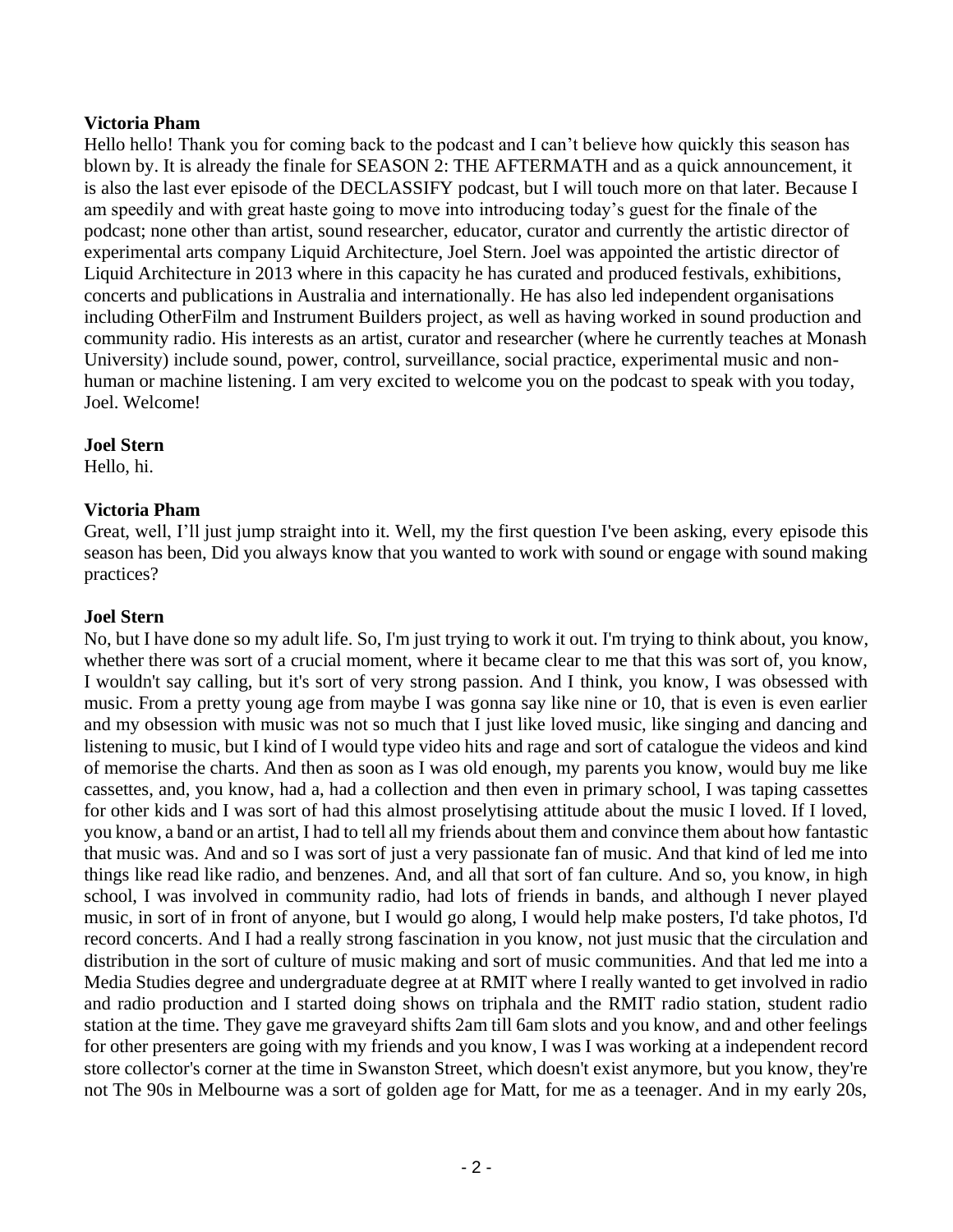of course, you know, I think that but it, it was a golden age for sort of independent music culture in a way, like, there were lots of record stores. And in every record store, there were these like connoisseurs who could just give you an informal education on the history of every genre of music and community radio was huge, that all ages music scene was huge. There were so many venues. That reputation that Melbourne has as a, as a music culture, I think was really forged in that period in the 90s, when, when I was first getting involved with music. And so yeah, that I kind of, without really knowing it, in a way was developing a sort of identity as a listener, as a close listener. Who, who could sort of hear in music, you know, a huge amount of detail and nuance and things about genre and kind of could recognise a song from the first two seconds of its guitar tone. And you know, that sort of listening, obsessive listening culture that sort of fans bring to music. But then through radio production, I started to realise that there was a kind of aesthetics of radio production that involved collecting, compiling, mixing and layering of sound in a studio environment. That was sort of very creative and imaginative and kind of went beyond the source materials into sort of the production of new work. And that led me quite quickly to learning about music, concrete, and experimental music and sample based music and all of those things and, and field recording, etc. And then before I knew it, you know, without ever having really identified as a musician, I was sort of producing experimental music and Sonic art and all of those things. As, as someone who was sort of directly working with sound in a, you know, kind of production and material way, but bypassing the musical education, you know, that a lot of my friends who are really great instrumentalists, you know, still and still have so many friends that like that, they all had that background. So yeah, and it's always been a passion. For me, that's just growing deeper and deeper from from my immersion in those cultures as a teenager through to, you know, the media studies approach through to moving to London and studying sound design and music technology. With David toop, and John Wayne and Kathy lane, and all those peoples in the first year of that, the course that is now Chris AP, or London College of Communication sound art course. So I moved there in when I was 21, and enrolled in that programme. And became very, very involved in the London experimental and improvised music and Sonic art scenes. Head Pro, did radio shows on resonance, FM and things like that. And it's been a big part of my life ever since. So that's, that that's a long answer that takes you up to, you know, into into my kind of early 20s, I guess.

## **Victoria Pham**

Sounds amazing, because it's seems very fluid and organic, your movement between all the genres, which is very different from how I grew up, because I felt like when I grew up, music was a very categorical in a way. So I was introduced to classical music really early on, because my parents wanted me to learn piano when I was young, which I think is the story a lot of people go through. And then I just kind of everything kind of spanned from that central point that I only understood other genres in relation to classical music, because that was the first thing I encountered. So I like hearing your story, how everything was fluid all the way from a lot of the contemporary music you were listening to in the home and all through to the kind of weird spaces of music concurrently, Sonic art that were emerging, I suppose in the 90s

#### **Joel Stern**

Yeah, I mean, I did have a sense of genre for sure. And especially genres of popular music, whether it was like you know, hip hop or electronic music or you know, indie rock or later, different sub genres of avant garde music, but I think The thing for me was because I came up through sort of grassroots music scenes, rather than, say, a classical education, or an institutional education. I sort of the main difference I perceived was between, like, grassroots underground music production on the one hand, and then sort of institutional top down cultures of music pedagogy and sort of knowledge production, let's say on the other hand. So it was, it took me a long time to come to terms with the Conservatorium and the kind of idea of formal music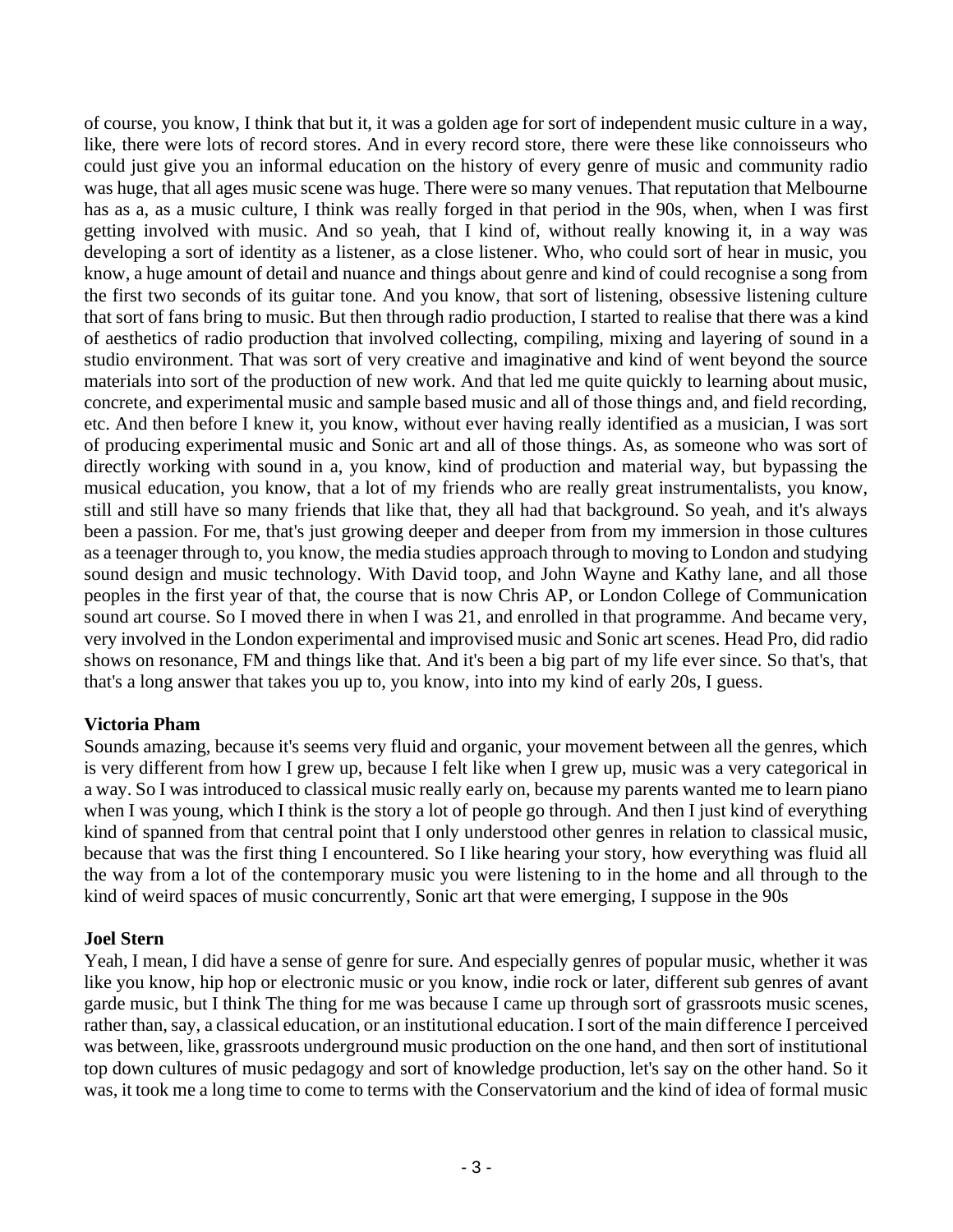education, and to, to not sort of see it as something wholly alien to me. But yet, in some ways, for me, I was less concerned with the differences between genres of music and more concerned with the political differences in sort of how music is kind of organised and produced and circulated and consumed.

## **Victoria Pham**

I know what you mean about the Conservatorium, I mean, having gone to one I still feel like it's a bit of an alien form to me. I suppose that leads me to I wrote this question about genre, because I was having a conversation with a musician and someone who wasn't a musician. And the person who wasn't a musician, but was a very deep listener, and attended a lot of different types of concerts from different genres, was asking us what exactly was the difference between what's known as classical art, music, new music, and experimental, experimental music in that in that world, because he just didn't know how to get into that, that sphere of listening, because they all kind of sounded the same to him. And he didn't understand the distinguishing what distinguished each of these genres. And to be honest, as I was talking to him, I realised, I didn't either. So I was wondering, if you had any insight in, in that realm,

## **Joel Stern**

you have thought about a lot, you know, as someone who, you know, in all of my involvement with music, whether it's being a radio presenter, or you know, directing an organisation like liquid architecture, one of the most important responsibilities is to communicate, you know, what is sort of valuable and exciting and interesting and dynamic about music to others. And those people that you communicating with ranged from, like absolute specialists who kind of have a completely sort of nuanced knowledge of musical traditions, through to people for whom this is really new territory, and who sort of really need an accessible kind of explanation or commentary or kind of way of engaging with the work. And so I think, you know, terminology matters, insofar as, it's a way of making people feel confident in their listening, and that they are kind of, you know, and that this music is potentially for them, and that as a listener, they can bring value, you know, to that experience, because, obviously, you know, avant garde forms of music can be very alienating for those who, you know, are made to feel that they don't understand or that this music has been produced by specialists for specialists and has nothing to do with them, or who are patronised by the sort of, let's say, presumption of like cultural sort of values, that certain institutional forms of music, you know, assert for themselves. So, that's a roundabout way of saying that. Like, I think of all those terms, experimental music, avant garde music, new music, sort of classical postclassical as sort of strategic tactical, fluid contest to contested they, they do not have a fixed meaning that they describe certain institutional ecologies, certain communities of practice, certain political economies. You know, certain genre signifiers, let's say, or, you know, all of those things when I think of experimental music, I think of, you know, American postwar avant gardes from cage and Feldman and ELB and Lucia and Robert Ashley, and Pauline Oliveros. You know, when I think of classical new music, you know, I think of you know, German and Central European, you know, composers attached to prestigious conservatory comes in and universities, riding complicated scores for, you know, ensembles and bowing at the end to sort of, you know, polite applause or even rapturous applause or whatever. You know, and then when I think of avant gardes, avant garde music, I sort of think of the various 20th century assaults on culture, you know, through sort of data, surrealism Fluxus minimalism, conceptualism, etc, that were kind of attempting to dismantle conventions of form, content, beauty, etc. So they all have different nuances. And sort of, you know, emphases but it would be, I think, a waste of time to be come fixated on sort of policing the boundaries, between genre descriptions, when, you know, the descriptions, essentially just an overlay on a kind of Sonic production and a kind of listening culture that accompanies it. Yeah, I'm drawn to experimental music as a terminology. Because I've always sort of seen experimentation as a kind of ethic, you know, as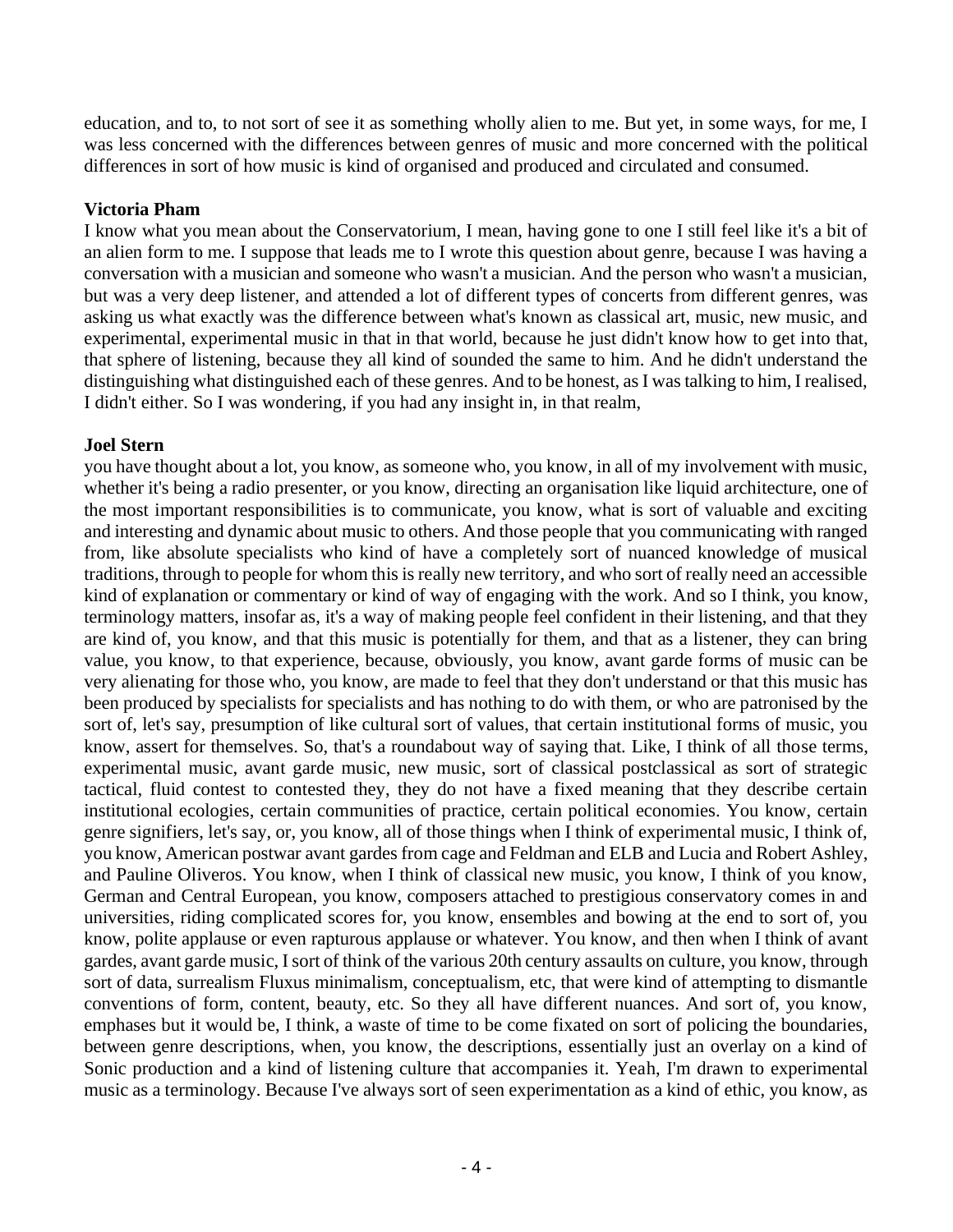a kind of commitment to, you know, staging experiments, and learn and learning from the results. And, you know, in the end, that those experiments are sort of worthwhile, insofar as the results can be useful, you know, socially and culturally and politically, etc. And I really, sort of like the idea of, of experimental music, sort of operating in a way that is sort of ambivalent, in relation to, you know, let's say, the music marketplace, or the kind of capitalist economy or the grant industrial complex, or, you know, all of those sorts of things, that, that what's being experimented with, is both the form of the music, but also the mode of production and the means of, you know, its reception and consumption and things and things like that. So, yeah, I'm not sure if that answers your question, but that maybe my sort of sub summary answer at the end of a long rant would be that because, you know, the sort of formal qualities of a piece of music, you know, it's it, it's sort of repertoire of sounds and gestures, and its aesthetic quality, is sort of inseparable from the sort of mode of its production and the conventions of the listening and the sort of all of the contextual dimensions to sort of think of genre as simply sort of something that can be distinguished through aesthetic signifiers, you know, that would be really sort of reductive. So, you know, therefore, if you kind of, if you accept that, then I think you sort of have to accept that. Genres are political, you know, that they are kind of they are kind of propositional, you know, and they're sort of there to be possibly subverted and you know, intervened in route rather than, you know, consolidated.

## **Victoria Pham**

Yes, you're right. They don't have very clear borders, which is probably why I struggled to even explain any of this to someone who, not even to myself, even sometimes I listen to bits of music, where I don't know what the historical social background isn't, I think, where's this from? So I just kind of plot it into the new music, experimental music umbrella, as it is,

#### **Joel Stern**

totally, but then I suppose it's baby. My answer then was also kind of very sort of Western or Eurocentric in in the sense that if we're thinking about discrete musical traditions from around the world, and the absolutely irreducible diversity, hopefully like musical practices around the world, then there are real really important differences that need to be named. You about the sort of, you know, role of music, in producing, you know, community meaning sort of self identification, etc. But I think if we think about the sort of yet, let's say, the cultural production of music in the West, from the 20th century onwards, then you can sort of say that a lot of those genre distinctions are sort of institutional and, and political,

#### **Victoria Pham**

is exactly what you mentioned before, when you are talking about all the different dimensions to music, you mentioned, active listening, which is something when I'm making music that isn't Western, or basically isn't for a concert hall, or isn't designed to be in a concert hall, there's a greater emphasis on participation from the listener, either in, in music alongside the music makers, not really on stage, but the key music makers in a community, or, or somehow actively participating in the music in a way that isn't as passive, I don't know, I always associate when you go to a concert, there's a big separation with the people on stage, and the people who kind of sit back and, and take all that all that sound in without necessarily engaging with the music making in a communal way.

#### **Joel Stern**

So I totally get it. And I also like, I've had arguments with people all my, all my life, about the sort of, like, the kind of responsibility of the listener in relation to music, you know, because I, even before I could articulate it, I remember, you know, in high school sort of playing sort of records to people and and people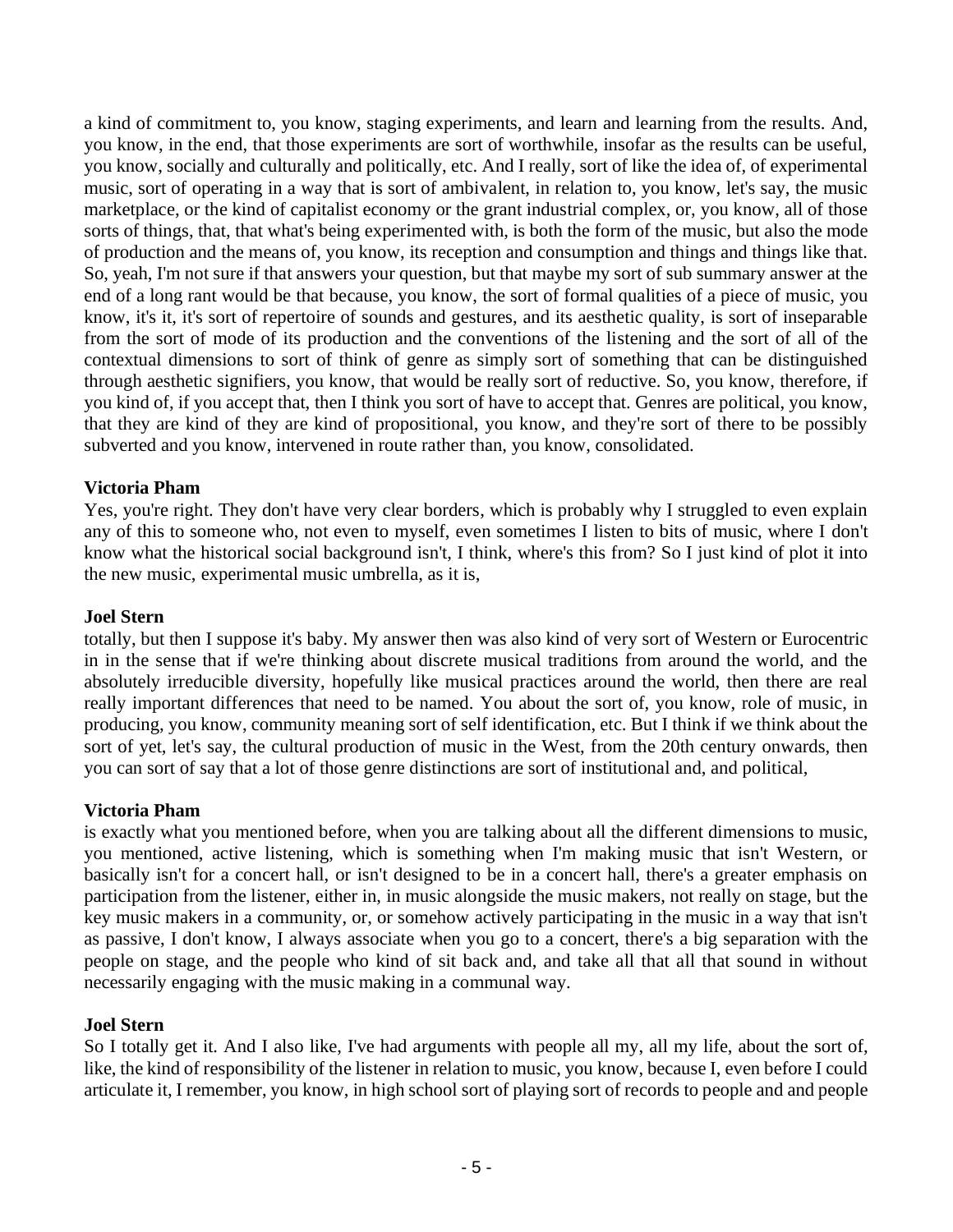saying, I don't like it, that's not to my taste, or whatever and may thinking, I don't care about your taste like, like, this sort this sort of like, it's somehow it's like, listening is sort of, you have to bring a certain knowledge to the listening. It's like dismissing something on the basis of it not being to your taste kind of presumes that it's like that your taste is not informed by your knowledge, or expectations, or do you know what I mean? So one thing, I've just never been able to forgive people who didn't, who weren't willing to learn about things they didn't, they kind of didn't, like, respond, you know, what I mean, like that, if you heard something, and you kind of found it alienating, rather than reject it, you would sort of like, try to find out more about what what it is, and like, why it sounds like that, and kind of like, what the context of its production is, and all of that. So I've always had this that sort of curiosity and wanted to sort of bring that, to me active listening means you sort of bringing to that listening, a kind of curiosity to and sort of a desire to kind of understand what you're hearing.

#### **INTERMISSION I:**

**This first intermission is a work selected by Joel. This experimental, sound-art work 'My Body Blushed to the Whistle of the Birch' is performed and composed by Seth Kim-Cohen, here presented by Liquid Architecture at west Space gallery in 2016. The work's text reflects on the conceptual underpinning of the work which combines pre-corded material with live performance: "It is written that the dawning of the Age of Aquarius is anticipated by the herald of the singingstinging urges and the weltanshauung-of-pure-data." More information about this work and Seth Kim-Cohen is available in the podcast description.** 

#### **Victoria Pham**

Now, I understand what you mean, it's like a curiosity with sounds around you. Which do you think there's a way we could train ears to open up to that kind of curiosity?

#### **Joel Stern**

100% I mean, ear training for musicians, is sort of like pitch and frequency recognition and tempo recognition, and all of that. And surely, there are analogous forms of ear training that are more more focused on social, cultural, political, ethical, you know, and other kinds of questions. It's something I've been thinking about heaps in relation to the machine listening project. Because if we want to say that machines, listen, which is sort of already, you know, a kind of anthropomorphizing of the machine, you know, because they'd process sort of auditory data that that, you know, listening is the, is a way of describing sort of what humans do to sound but, you know, the, I've been sort of working with people to, let's say, to listen to or to audio, in ways that are kind of more similar to the way that a machine might index that audio in order to extract data from it. So, for instance, to break words into their phonemes and sort of or to sort of alphabetize words, you know, or to listen indexical ways, etc. And, you know, to me, that's the kind of edge raining, it's a way of sort of training oneself to listen in more machinic ways in order to sort of understand some of the technical infrastructures, that kind of we we exist in. So I think, you know, in the same way, like, I've been inspired by Lawrence, Abu Hamed and work, the Lebanese British artist whose work is very focused on different forms of political listening, that that sort of can be used as sort of forensic investigative tools. And he's made a new work, I haven't seen it yet, but he, but I've sort of read about it, where he is working with people in Lebanon, to who can identify the type of aeroplane, you know, that is in the sky from the sound of its engine. And therefore know whether it's a military plane, a civilian plane belonging to which country, likely to sort of impact the, you know, one's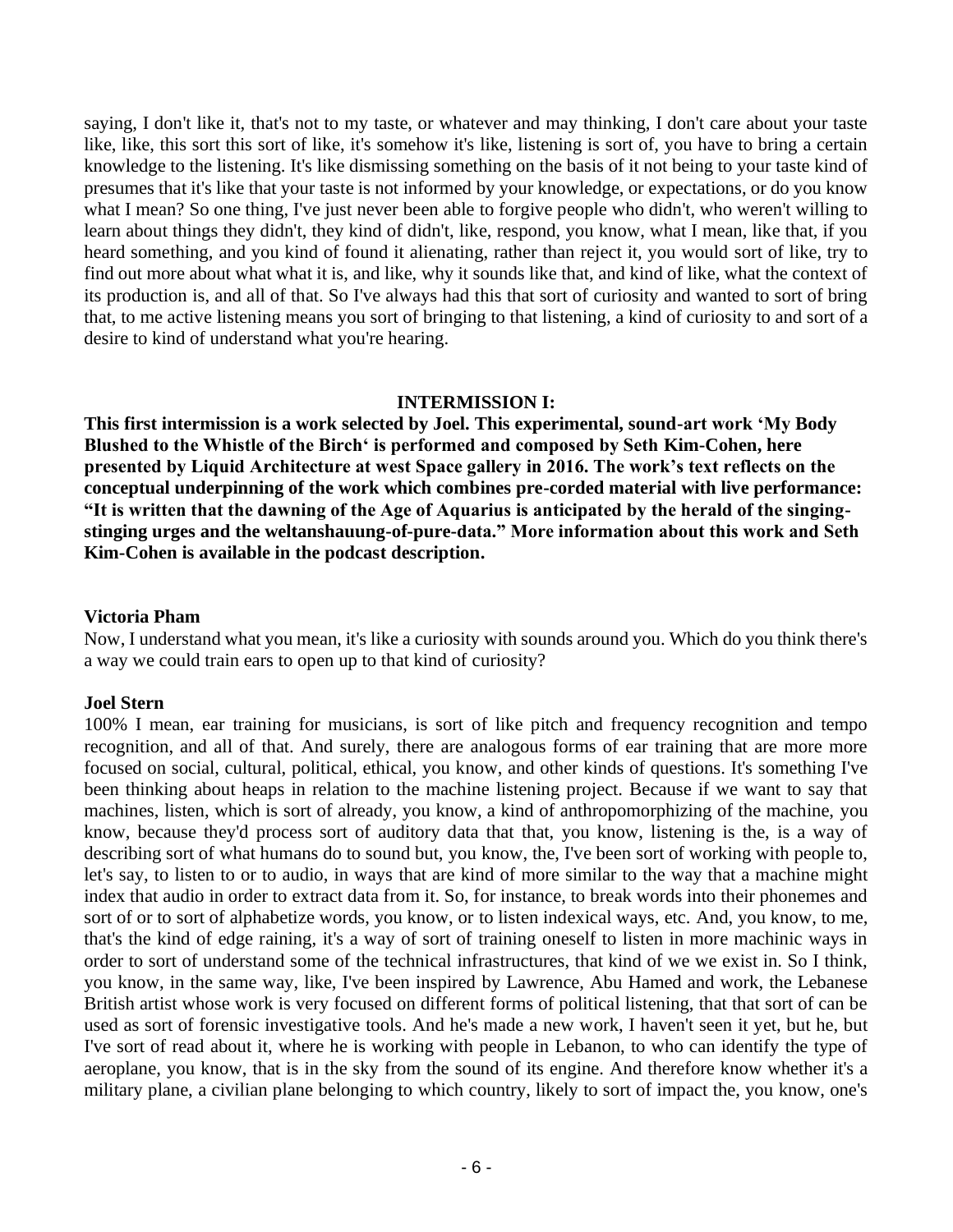life in one way or at so that's a form of ear training, you know, in the field, being able to hear the difference between the engine of one plan or another with potentially life or death consequences. Yeah, so I'm interested in that question of year of how to train one's listening beyond the can conventions of musical parameters that we're used to.

## **Victoria Pham**

So kind of understanding how machines processing so we can get a better so we can understand how to communicate with them better or mimic the techniques that machines listen with.

## **Joel Stern**

Yeah, to listen in machinic ways in order to understand how we are being heard by that those technical infrastructures. And then in order to intervene and subvert and kind of, let's say, and sort of, at times, evade some of those forms of listening. And then in other ways to kind of de naturalise the forms of listening that we have, and open up other formal possibilities. I mean, if you think of a lot of the sort of structural material experiments, you know, in various avant garde like, say, William Burroughs cutting up, you know, the page of book and sort of re re combining pages in different ways or other musical experiments in sampling and editing or, you know, alienating sounds from their sources and stuff, a lot of it comes from sort of D naturalising, the forms of, you know, listening or reading or looking that we're used to, through a sort of a more mechanistic type of intervention. So, yeah, I've always been interested in that.

## **Victoria Pham**

Super cool. I suppose, like off your story about hands jam, research, I was reading some accounts not too long ago, and I have to find them, maybe I'll send it to you or pop them in to the podcast link about soldiers and their experiences with sound in in a similar way, where they are able to distinguish in complete, seemingly complete silence as soon as there's no noise happening, everyone starts to get anxious because it's like it's building up to some sort of climax. So there's a different relationship that when you're in the field, or in a military situation, your relationship with no no noise, as opposed to a lot of noise completely is submitted.

## **Joel Stern**

Absolutely. And yeah, my colleague and sort of close collaborator, James Parker, from Melbourne law school, has written extensively on you know, silence as a kind of, as a sort of, signifier of the as the as the as evidence rather than the absence of evidence if that makes sense as a sort of active signifier of something that has been a violence or erasure rather than as the kind of you know, let's say sublime kind of Zen like state that someone like cage sort of would posit for for a silence so and he's he's written really beautifully in fact on Laurens have been hundreds work sort of through the prism of cages notion No silence.

#### **Victoria Pham**

So beautiful. We have to look that up. Wonderful. I suppose this is a good kind of segue into me asking about liquid architecture. And when you first joined eight years ago, did you did you have a really clear idea of where you were going to take the organisation or how you were going to shape it up until now?

#### **Joel Stern**

Yeah, I think so. I mean, I joined in 2013. I've been I've been involved with liquid architecture as an artist a number of times, since the organisation was founded in 1989. In fact, in in 1999, when a group of RMIT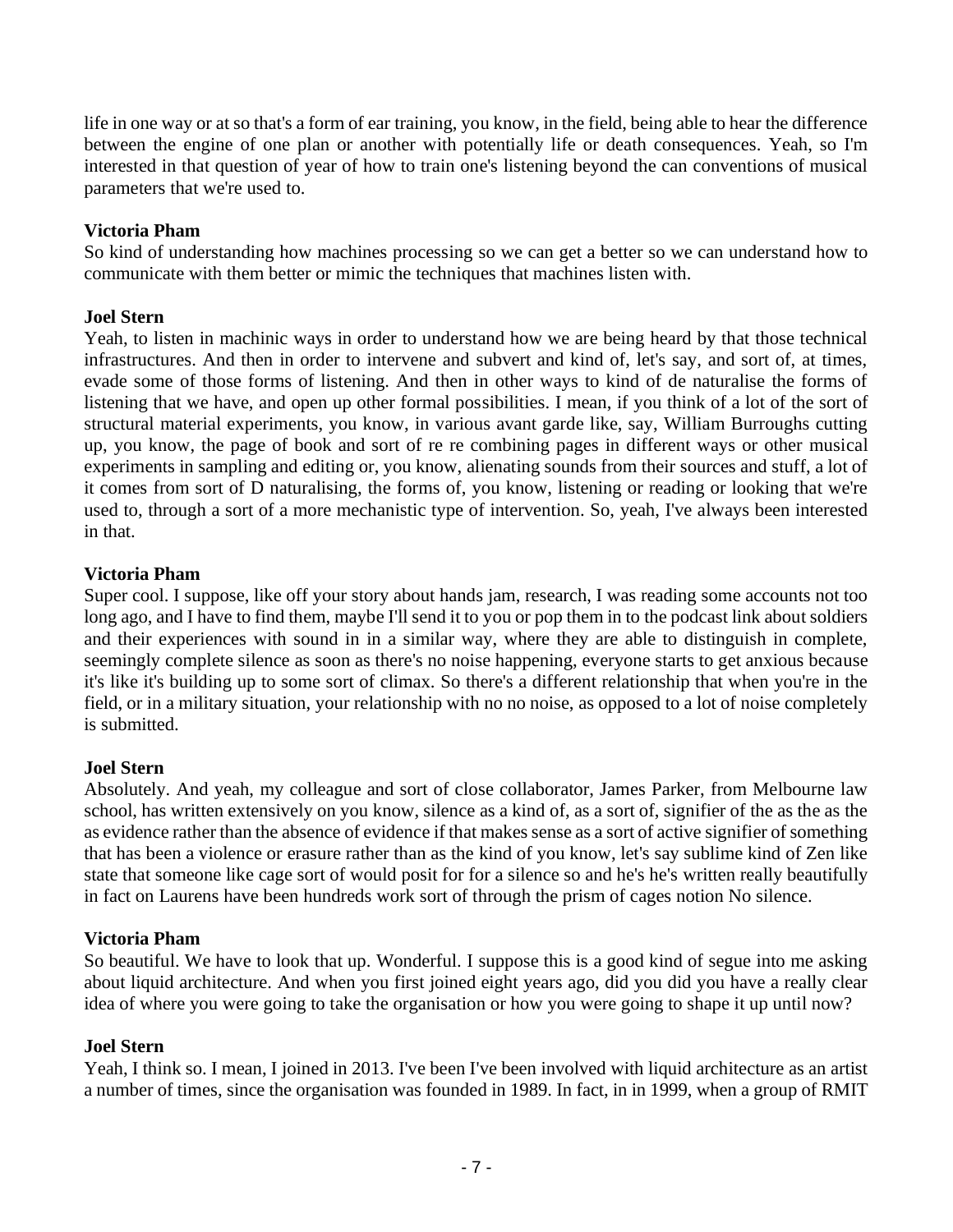media arts students established liquid architecture, I was also at RMIT, in the Media Studies Department next door, you know, doing my undergraduate degree, I wasn't part of the gang that started the organisation. They were much sort of cooler than me, they were kind of electronic artists, you know, doing like sound design and video. Whereas I was doing something more like sort of, you know, journalism and radio production and etc. But they were always these people like Philip Brophy and Philip SomArts. Us and they're sort of students, and amazing people coming through RMIT in the late 90s, like the cultural theorists, Cogito ation, who who'd written the book more brilliant than the Sun at that point, which is a kind of Afro futurist kind of theorization that has become, you know, really influential over the years. And I suppose I'm just giving a bit of a potted history of liquid architecture, because I think it helps set the scene for maybe the kind of intervention that I wanted to make when I joined. And, you know, in that early 2000s, period, LA was an annual festival of Sonic art and experimental music, initially staged in Melbourne in small galleries, like where space and clubs like the lounge, and other places and it did have a kind of strong relationship to Melbourne's kind of techno culture. You know, probably more so then say like, you know, new music or avant garde music, it was more coming out of electronic music and, you know, early warp records, and that, that sort of like an underground club culture kind of influence. And throughout that sort of 2000s period, liquid architecture sort of evolved into an annual touring festival. There were strategic alliances, we go to institute, Allianz francais, Japan Foundation, and sort of various international cultural agencies, which meant that some fairly high profile, sort of avant garde figures came to Australia through liquid architecture, people like Bernard Parmigiani. You know, Thomas Kerner pulling all the various Tony Conrad, you know, like, it became the place where the modernist musical avant garde was sort of showcased in an Australian context. And this was before major city festival like Melbourne festival, or vivid or mono foam, or Adelaide Festival sort of had a strong stake in kind of experimental and new music, as far as I'm concerned, like they had their ensembles and stuff, but in some ways, liquid architecture did the work of bringing that kind of music to more mainstream attention in an Australian context a few years before the big festivals started to reproduce similar kinds of programmes. So where am I going with this? In 2013. I joined initially as curator, and then quickly became artistic co director with my colleague, Danny's Avella. I just moved from Brisbane, Danny moved down from Brisbane to Shane and I had already worked together for eight. He's running kind of an artists Moving Image collective called other film. And we've been very obsessed with experimental film culture and sort of audio visual art. We came into liquid architecture with a quite a strong proposal, which was in a way to shift the emphasis from this kind of prestigious annual showcase of fame. touring artists with some local support acts into an organisation that had more of a grassroots commitment to fostering experimental culture and production all year round, through supporting local artists in regular ongoing forums, and had had a sort of commitment to art form development of experimental music, you know, rather than just say showcasing, you know, the most prominent and important figures, you know, asking critical questions about the about Sonic art, and experimental music and sort of not not being afraid to kind of stage you know, critical conversations and debates about the value of the work, you know, so stepping back from sort of just promoting work and presenting it to audiences into a kind of much more collaborative participatory mode of producing discourse, publishing, commissioning, and experimenting with sort of formats. And so, yeah, from 2014 onwards, we dissolved the annual festival programme. We in had a staff of three, Danny and I, as CO directors, and a general manager, Annabelle Lukla, who was amazing, just taking our ideas and making them sort of prep, work in practice with budgets and, and production. And we started staging events, sort of all everywhere, in anywhere at every scale, you know, with international and local artists, in sort of myriad partnerships with a non art collaborators. And I think we tried to shift the emphasis of the organisation from being primarily concerned with the production of sound into an organisation more sort of focused on the, on the politics of listening, and culture and cultures of listening.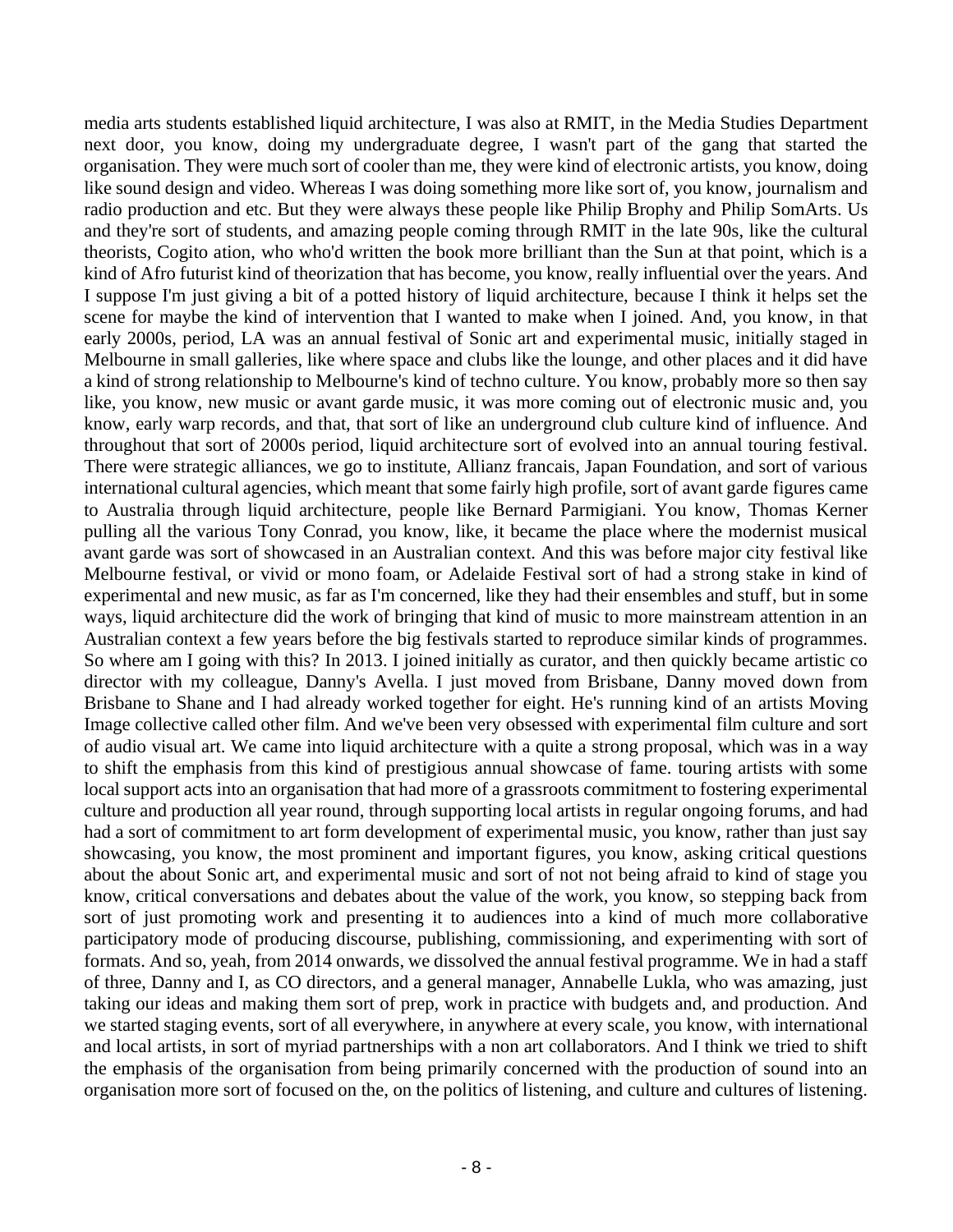And that was a sort of nuanced shift at times, but at other times, you know, possibly a more radical kind of shift. Yeah, so, I've over over the years, you know, we've had, you know, Danny was sort of with the organisation for a number of years, and sort of left in around 2018 19. And I've continued up until now, which is almost nine years like, of being curator and artistic director, with many ups and downs in the organisation, like, you know, with in terms of funding and government support, sort of being one and then lost, and then you know, one again, and then lost again, and staff coming and going and amazing programmes, international programmes in Taiwan and Singapore and Japan. And projects in, you know, places all over Australia that I never expected, we would sort of work. And yeah, oh, yeah. Well, I guess what I wanted to say was that the vision for the organisation was always kind of articulated in the pro through the programme, rather than through sort of like you know, rather than being over determined by sort of, you know, grand statements, if that makes sense, like, my kind of way of working is to programme prolifically and constantly and iteratively and sort of to, like, have themes and ideas that sort of constantly, kind of evolve and have a conversation that is sort of always ongoing articulated through the programme, and to sort of leave space for the programme to articulate the vision, rather than the other way around. But in 2016, or 17, we did establish four key investigations, that liquid architecture sort of that, that would structure our research and elements of our artistic programme. And they were, at the time, wildly Sun, which was a kind of ecological investigation that begins with the Christian wireless and then often had sort of alternating second parts of that. So it would be wireless into plants, wireless and to animals. And it was sort of thinking about human non human listening relations. Another investigation, polyphonic social, was concerned with the political possibilities of polyphony. And the idea of musical structures that could hold multiple voices in kind of relationships of let's say, dissonant solidarity with one another. And that was often took the plate took the form of commissions for participatory Sonic artworks, and ritual Community Music was our concert series and remains the concert series. And there's really concerned with the way in which experimental forms of music produce community, you know, through bringing people together, to listen collectively to often difficult and confounding and challenging material and how that, you know, produces a collect collective listener, and a community that kind of emerges out of that. And then the fourth investigation was eavesdropping, which was really about the politics and ethics of listening in a kind of increasingly networked and sort of technologized world. And the idea that it we shouldn't presume that listening is inherently a sort of positive of all sort of, you know, that, you know, reparative practice, that there are also forms of listening that are extractive colonial, you know, violent and unwanted. So, those four investigations, were, for a long time, the kind of themes that informed the the organization's work, and the artistic programme, were expressions that sort of came out of those investigations. And that that was a really big shift from what liquid architecture had been before, which was more like an annual showcase of the sort of Best International avant garde music.

#### **INTERMISSION II:**

#### **This second intermission is another selection by Joel and features Christof Migone's work, Hit Parad, and I'll pass over to him to give us a little background and information about the work:**

Joel Stern: one of the first pieces that we sort of organised Danny and I, when we first started at liquid

architecture in 2014, was a work by the Canadian artists, Christoph amigaone called hit parade. And Christoph had just written this absolutely amazing book called am Sonic cymatic, which is sort of full of just incredible descriptions of sort of embodied, you know, forms of sound and listening at satellite quite abject and yeah, a full of made up words and neologisms and sort of very academic, but you know, very playful and weird way. And so, he has this work Hit Parade, which involves 50 participants, each with a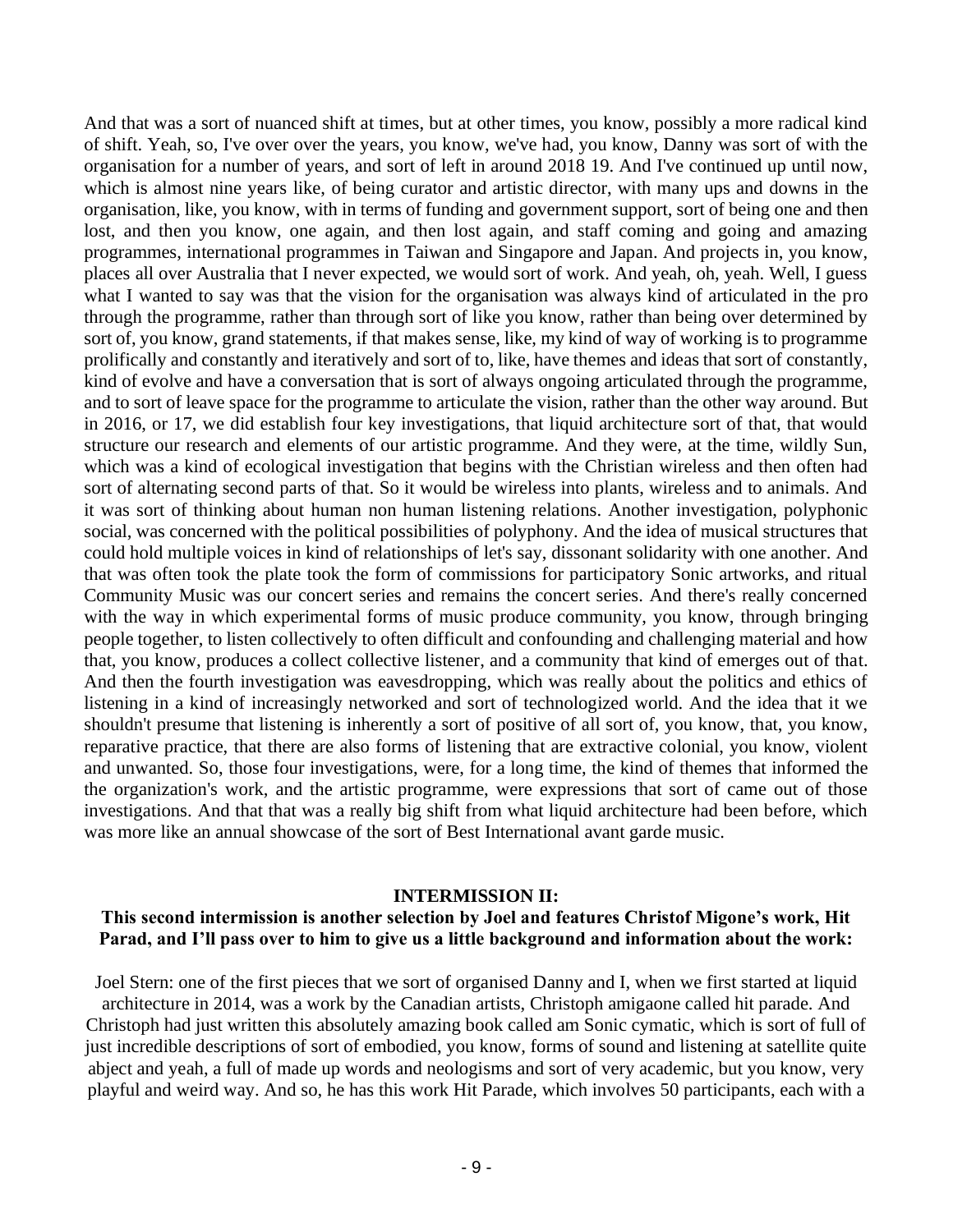microphone, and a guitar amp, lying on the ground and hitting the microphone into the ground 1000 times. And the only rule is that you have to keep a steady tempo, but you can set your own tempo. And the pace ends when the 50th person does the 1000 hit, if that makes sense. So, it totals 50,000 hits, and that's and it's called Heat parade. And the and it produces this sort of polyphonic percussion work of microphones being repeatedly hit into the ground, and it's a little bit like Ligeti's, you know, 100 metronomes, because there's this tendency for the sort of the hits to sort of see synchronise with one another, that then go in and out of phase. And then at the end, you know, and, and it produces this image of the performer lying face-down on the ground, you know, hitting a microphone into the ground. And then at the end, as an artefact it produces all of these broken microphones with the sort of, you know, grilles flattened. And so that, I always understood that work as being both about, you know, the kind of collective forms of labour and ways of being together sonically, and hearing difference and similarity kind of at once. But I also always thought of it as sort of symbolic violence against the kind of microphone and against the kind of, you know, the old production of sound, you know, so it's a very, it's a very avant garde work in the sense that the avant garde has always sort of about destroying the past. And so it was a really cleansing wait as kickstart our tenure as directors of liquid architecture, like a sort of, sort of purging of the past in these 50 Broken microphones. So yeah, we could have a little listen to an excerpt of that the ABC Radio National team came along to the show and made a really beautiful recording of it, which we can, which we can listen to.

## **Victoria Pham**

Yeah, I was about to ask about the investigations, because in fact, that's how I found out about liquid architecture to begin with, in 2014. I think it was the eavesdropping project that I came across, because it was the first time I'd ever seen an institution, I suppose if I'm allowed to call liquid architecture, an institution, or a company, I suppose, combined, such nuanced research with performance and experiments that actually engage the listener in a sort of participatory and learning model. Because before then, I had attended experimental music things, but they were very, I suppose, European in their presentation, they were either touring experimental groups from Europe itself, coming to Israel, and just doing a concert, where there wasn't really the same format that liquid architecture was was presenting until I found you in 2014. So that actually changed my own practice about thinking about listening and making music together and working with people who are who are not musicians and collaborating in a much more interdisciplinary way.

#### **Joel Stern**

Well, thanks, Vicki. It's it's really good to hear that and very encouraging and a lot of people sort of found us and, and we found a lot of other people through working in that way, and it certainly didn't happen in a vacuum. There were other organisations around the world that we were really inspired by, like in 2012 Danny and I were had an oz co grant for Curatorial research into Sonic art. And we travelled, we visited Sonic acts in Amsterdam, we went to the Whitney Biennial and met with a group there called Erica, who was staging a project called a survey is a process of listening. And we met George Lewis and ultra red and all sorts of like amazing people who were thinking, really politically and conceptually about sound, Brandon Labelle was there too. And also, sound studies was starting to emerge as a discipline kind of doing, you know, more history, Historia graphics sort of work around listening cultures, and we thought that if there's going to be such a thing as Sonic art or sound art, that it has to include all of this interdisciplinary work has to be informed by these interdisciplinary working, and simply can't be modernist avant garde sort of music production in a gallery or a museum. It's, it sort of has to be grounded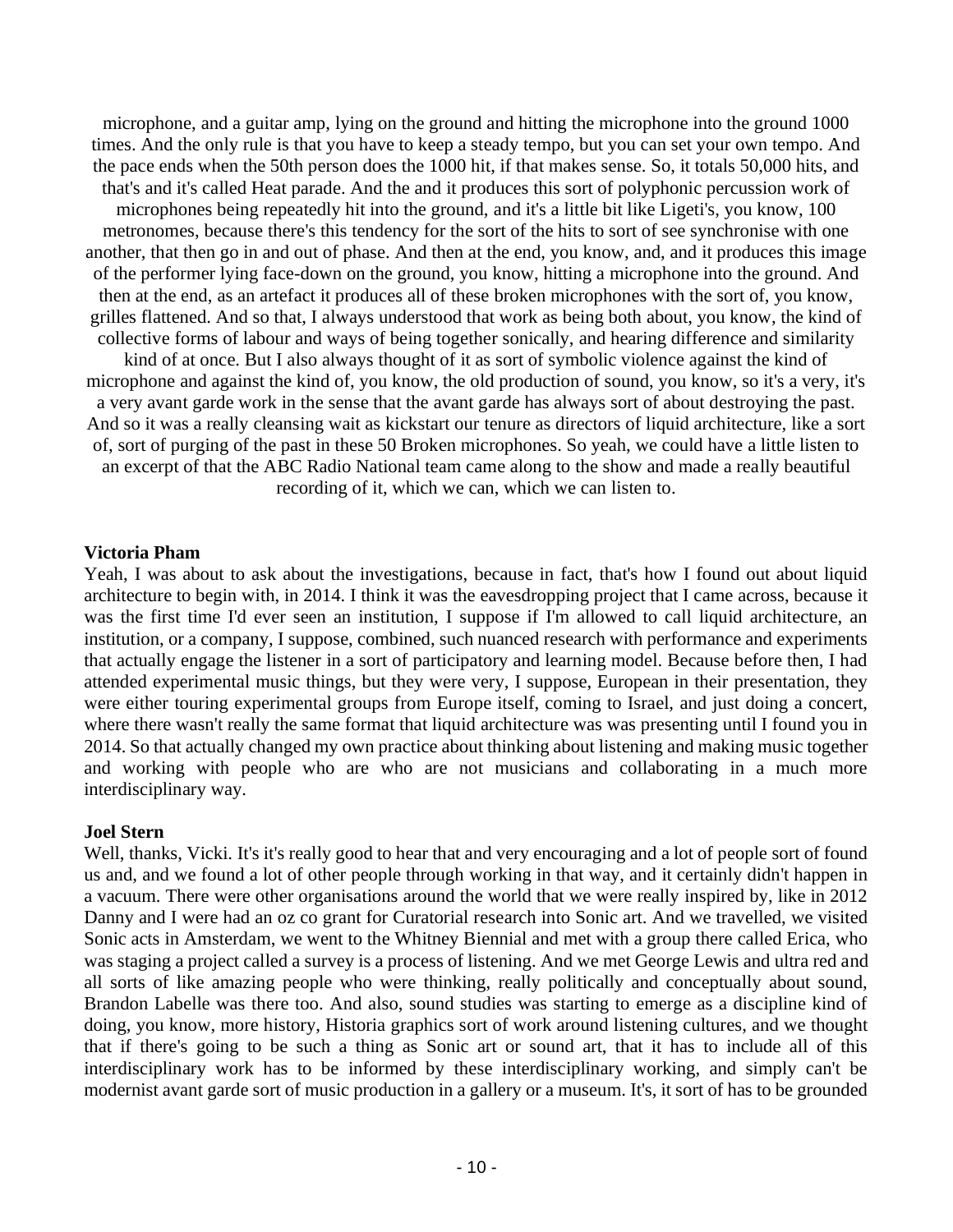in these sort of interdisciplinary contexts, and, and the political and social demands of our, you know, time. So, and once we started to shift liquid architecture in that direction, yes, there were some people who were annoyed because they made electronic music, and it's, and it was no longer sort of their organisation exclusively. But there was so many other people who came from non musical backgrounds, but who were extremely nuanced Sonic thinkers and listeners, who came into the organisation, from every artistic background, from activism, from animal studies from, you know, environmental science, it, you know, etc, etc, technology. Because we opened the door for people to have a broader conversation about, about sound and, and listening in the kind of expanded field.

## **Victoria Pham**

I think that, in a way, created a very rich environment and the sort of community that drew these strands of research and thinking together in a way that's really impressive. If I'm allowed to say that. Well, I was actually going to ask you because I know you also teach at Monash University, when I understand the curatorial practice programme, how does your your experience from liquid architecture inform now how you teach these these curatorial practices to up and coming curators, and thinkers and artists?

## **Joel Stern**

Well, I've been teaching on and off for quite a long time now. So probably, maybe about 15 years. So I started the first teaching I ever did was in in Brisbane at Queensland University of Technology when I was doing my Masters there, and they gave me a tutoring position in a class called Sound image text. And so as sort of had never had any training as a teacher had no idea sort of how to do it, but I'm not sure if you've had much experience like tutoring and stuff, but they just sort of expect you to know how to teach, like, and you have to then kind of work it out. So I was very bad at it for quite some time, I would say but in that sound image text class, I would sort of we would watch experimental films and video art and we would talk about the audio visual relationships and I was very informed by Michelle she on and kind of other figures in sort of film sound. And then that seemed to go pretty well. So then, Queensland University of Technology said, Well, you can run a studio and teach experimental music and sound if you like. So then suddenly, I had six students who had put their hand up, because they had all the ensembles that you could join and one of them was just called sound. And I had a budget to buy some equipment. So we bought some synthesisers and we made some things and we and our studio was just a weekly jam session, you know, just making noise and kind of collaborating and essentially forming a band. And I suppose those experiences were just for me different forms of pedagogy like one form of pedagogy is sort of giving, is introducing people to really important text like a film or video artwork, and then critically analysing it together. Another form of pedagogy is just to play music together and just jam and improvise and kind of in a totally horizontal and more democratic way. Just try to connect as sort of peers, you know, as musicians. And then, yeah, more recently, at Monash University, I've taught curatorial project studies, which in which is, you know, a pretty interesting subject in a way, because there's a lot of young students who want to study curating. But there are a lot of jobs for curators who graduate. And in some ways, I think, one of the problems is that cute, curating the sort of image of the curator is, you know, that is sort of produced and reproduced on social media and kind of, you know, etc, etc, it's quite glamorous kind of one, that it's a person with exceedingly good taste to has sort of exciting relationships with artists and is, you know, let's say, at and the term curating can get applied to all sorts of things like having a great record collection, or, you know, a beautiful wardrobe full of designer clothes, or whatever. And so it's really quite hard to bring curatorial students onto the sort of same page as one another, and kind of, and develop a common ground about what are the kinds of critical practices that we collectively want to value and learn and participate in and do together? And then what is the sort of utility of that knowledge, you know,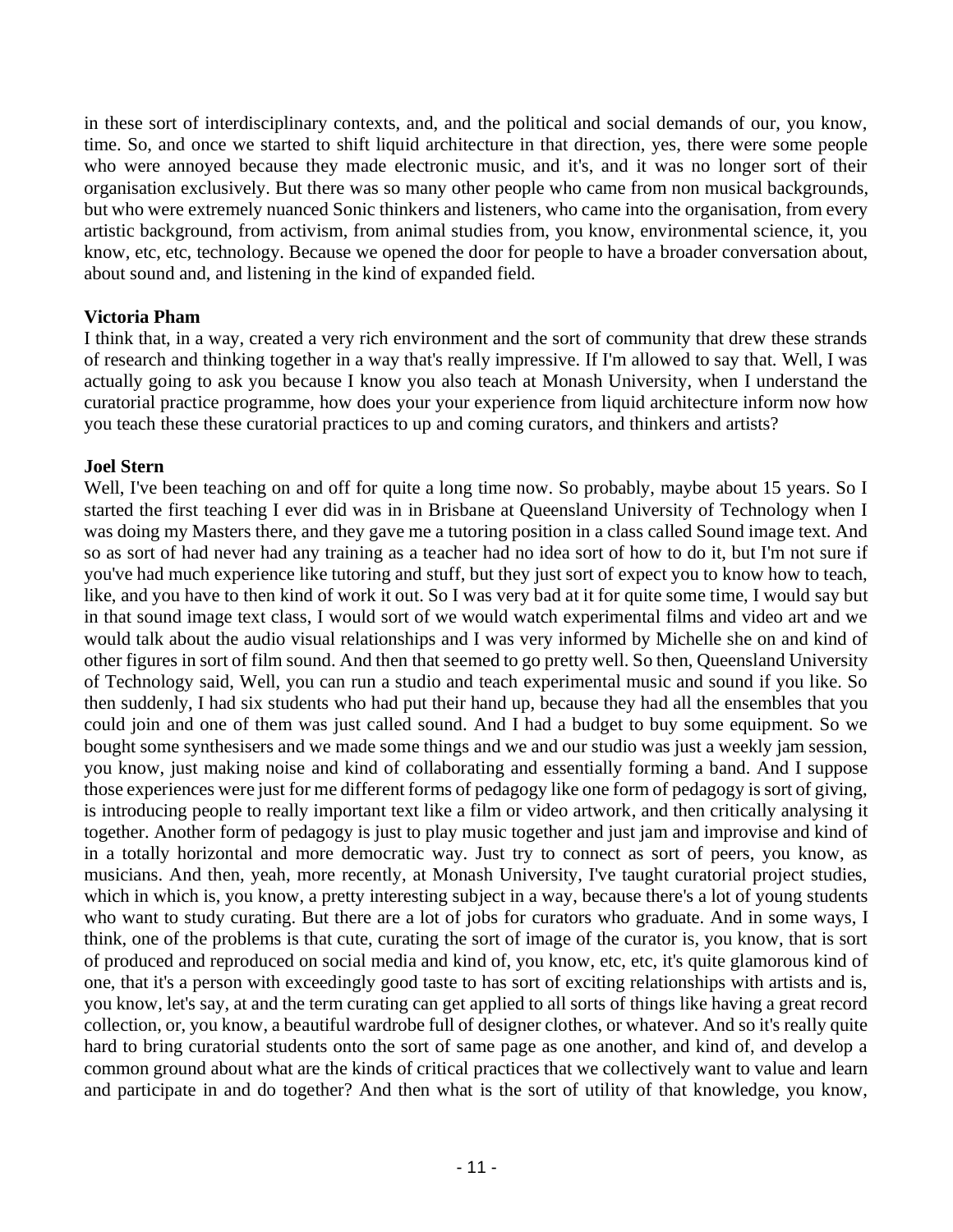outside of class. So that's been kind of really challenging, especially in the last few years of the kind of the COVID crisis and the impact it's had on creative industries in Australia. But the other class that I've taught in the last few years, at Monash, which has been, you know, really sort of rewarding for me is a class called sound in the space of art. And it was passed on to me and David Chesworth, who's a contemporary Australian composer, and artists, to co teach from a senior artist and John Nixon, who unfortunately passed away a couple of years ago, and he was sort of a leading Australian sort of figure in, I suppose, consider conceptual art. And he was quite well known, you know, most well known as a visual artist, but had an, an extensive sort of musical and Sonic practice, too. And David, and I sort of inherited this classroom and then later, I taught it with James Rushford, who's another great composer we taught together. And that was a really, you know, the last few years of teaching that in an art school where we didn't have a music studio, we didn't have good speakers, we didn't have musical equipment. There was no technical knowledge that was being passed on. It was really just a class about how to develop a critical listening sensibility, you know, in in the world, and then kind of apply that to one's own work, whatever that work might be, whether you're an architect or a designer, or painter, or sculptor or whatever. And I was probably the first time as a teacher, I've really been able to think about sound in a fundamentally interdisciplinary way with students whose own interdisciplinarity made that a completely natural thing to do rather than an intervention in the lives of music students. So, yeah, that that that's been really amazing. I've made a lot of friends. Through teaching that class a lot of the students have gone on to intern at liquid architecture and work in the outdoor present in the organisation. And so yeah, and I suppose the other thing to say is that I've always thought of liquid architectures programme and the and the public programmes and exhibition programmes of many of the small artists run or curator run or not for profit, independent art spaces and organisations. In Australia, I've always thought of the programmes as kind of para academic as kind of alternative pedagogies. Like, we work at Collingwood yards, which is a kind of new cultural precinct, you know, in the inner north of Melbourne. And my sense is that if you're 1819 year old art student, and you spend a semester at Collingwood yards, like hanging out at bass, West Bay Centre for prediction at liquid architecture, social studio at Texas, you probably get a better education than you would at the art school in your lectures and toots. Because, you know, rather than having that fixed form of pedagogy, where a teacher is sort of telling you knowledge that you have to sort of, you know, absorb and kind of reproduce in a certain sense, even if, sort of critically at times, to be immersed in a community of practitioners, sort of constantly engaged in questioning each other and themselves, about the value of their work in whose works informed by independent research, and who are kind of taking part in and producing a discourse that is public, and at arm's length from the neoliberal University. I really feel like that's the form of pedagogy that we that we need, you know. So, yeah, it's always been very important for me to understand teaching and learning is something that happens as much in the community as it does in the university, if not more.

#### **Victoria Pham**

Now, I completely agree, because I never had any formal art training. And all my experience in the art has been from being lucky enough to have friends. I'm sorry, that was very loud. I'll leave a little gap. Anyways. So all my experience in the art world has been from having friends who are artists and getting to collaborate with them, and learning through a mainly all these independent artists run organisations, who are so open to having different people work in their space. And I've learned so much from just conversing really with other artists and other thinkers.

#### **Joel Stern**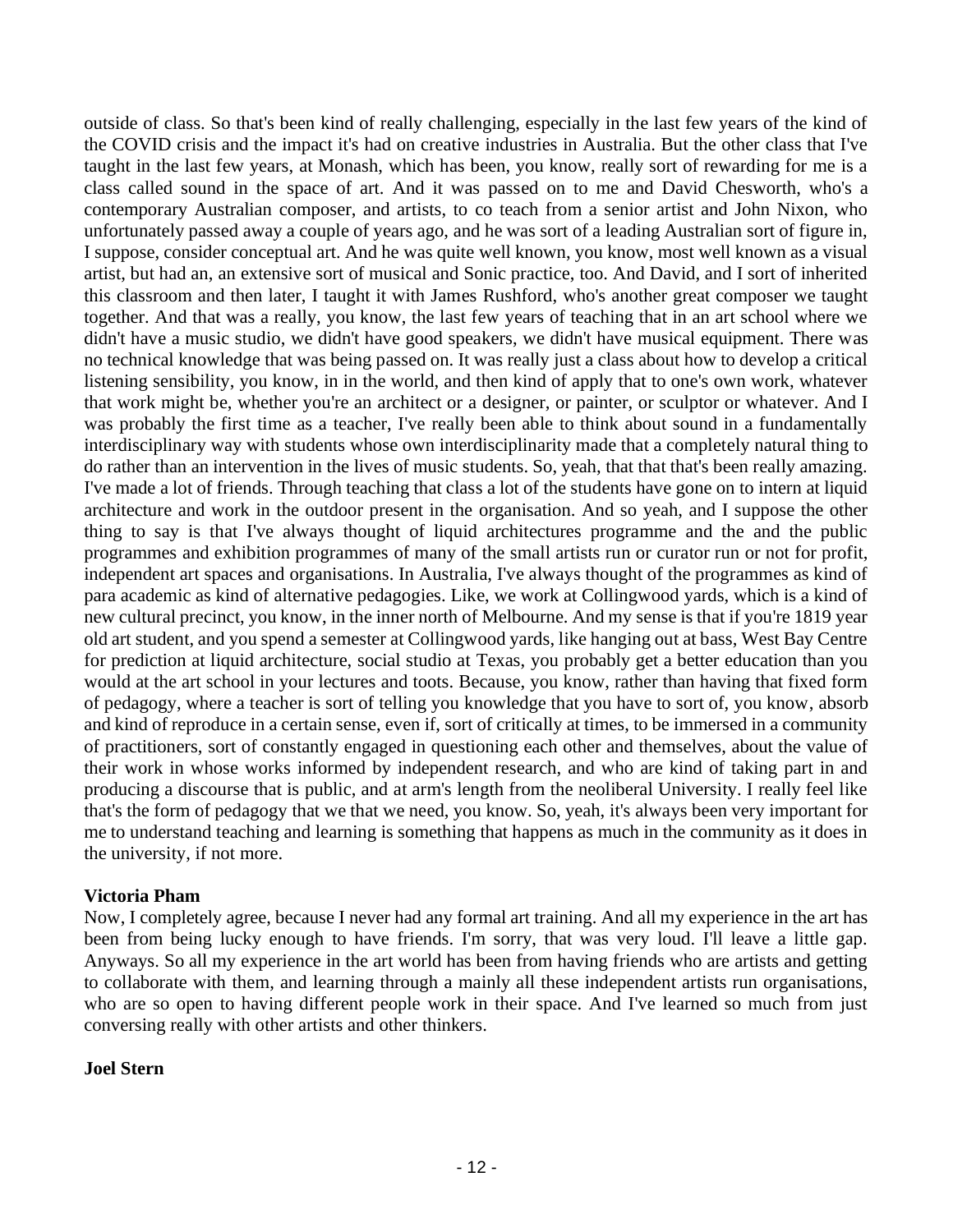Exactly. Yeah. And, you know, so many, like, artists, artists, run spaces, and galleries and organisations like liquid architecture, I think, really foreground discourse at this point, you know, whether it's lecture programmes, or artist talks, or different forms of publishing, reading groups, all those sorts of things. And I think that is sort of, there's a growing self awareness that artistic production is not is knowledge production. And that that's something that we should sort of claim, you know, more in a more assertive way. And so, and you can sort of see it in the interests of curators and artists in those organisations.

## **Victoria Pham**

Yeah, exactly. There's a lot of social engagement and, and we publish a lot of Arts, which is I think it's something a lot of people don't realise. And I like that that's getting much, much more, I don't know what word to use awareness, I suppose, from other communities from from different disciplines that work is happening through the arts.

## **Joel Stern**

Well, we established a journal for liquid architecture in 2019. Disclaimer, and we, you know, we'd wanted to do it for a long time. And that always been, like a prolific Writing Practice connected with the artistic programme where there was artists producing texts that they performed or, you know, things that were printed and circulated at events and etc. But I suppose we realised at a certain point that a digital platform for publishing, new writing and for sort of establishing modes of reading that were kind of relevant to the work we do as well, or to bring reading and listening strategically sort of closer together in certain kind of context, that that was something that would be as important to sort of the community around our organisation as sort of, as, you know, live events. And then in, you know, march 2020, of course, all of the Live Events stopped. And we had some programming budget for that year, that was no longer sort of attached to, you know, concerts and things that we plan to do. And some, some of the stimulus funding that came came from, from the state for sort of COVID relief. And so we really invested a lot of time and energy during that period into developing the journal can and commissioning writers and, and often commissioning the same artists who were going to perform, instead to produce something for the journal, even a piece of music that could be published, you know, in that format, rather than at, performed as a concert. And that's been one of the, I guess, unexpectedly positive byproducts of having to stop our pro, you know, live programme for for almost, you know, two years or whatever has been that we could accelerate the development of the publishing part of the organisation.

#### **Victoria Pham**

And it's an amazing resource, because I've touched on it many times. So to anyone who's listening, there'll be a link to the to the journal, because I

#### **Joel Stern**

think and hopefully you'll be featured on it this year.

#### **Victoria Pham**

I just have this question. I asked everyone actually towards the end. And it's kind of a big, big question, which is, what advice do you have for any up and coming sound makers or sound researchers who wish to be more socially or politically engaged in their practices?

## **Joel Stern**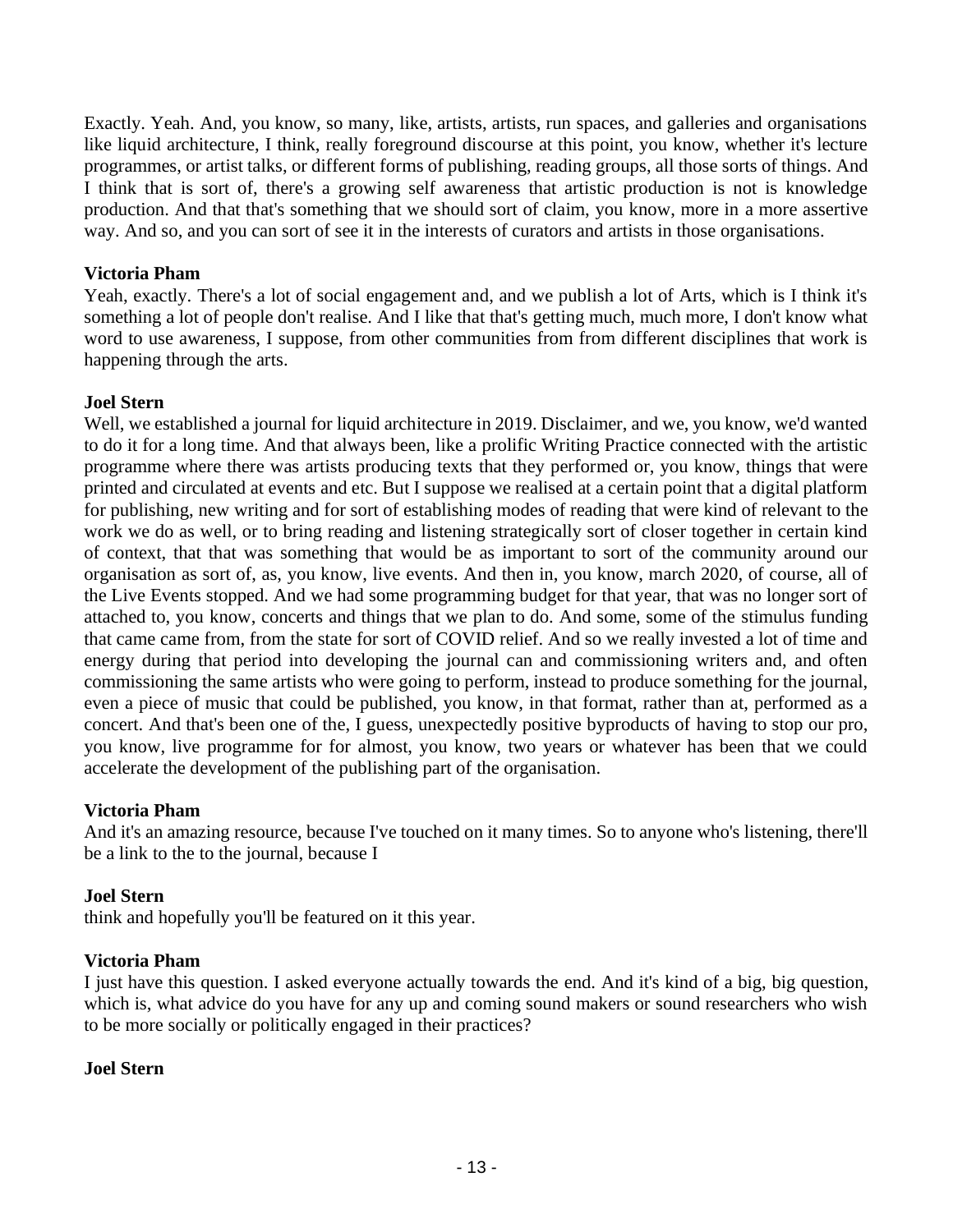Yeah, that's a really hard one. Hard to give advice, that's sort of not that's not generic, unless you kind of like a talkie. Talking to a particular person, I kind of if I if I'm giving advice, I need to sort of imagine the person I'm speaking to, and kind of know more about their interests and aspirations. If that makes sense, in the same way, that's like, a friend of mine, who's a really great writer who I really admire, Seth, Kim Cohen, who's a sort of sound theorist, he came and gave a writing workshop at at liquid architecture a few years ago, like a workshop on sort of writing about sound. And he said that the reason why you all find it really bloody hard to write critical essays, that you don't find it hard to write emails or text messages, is that the emails and the text messages addressed to a specific reader who you can imagine, and, and who, and, and the kind of coherence of that rate as identity is what allows you to write sort of, with confidence. And when you're writing, and you can imagine the reader, you know, like, and you can, or the reader is sort of too generalised or not coherent enough in your mind, it becomes really difficult to address them. So I sort of feel the same way about giving advice to be honest. I don't, I don't have general advice. Like, I think some of the things I've touched on, about making sure that you that your work moves across different institutional contexts, don't let you know, if you if you work at a university or study at a university, don't be wholly in the university, like find ways to, you know, work to produce and sort of participate in the kind of culture outside of the university. And by the same token, if you are kind of operating in a fully underground DIY, kind of capacity, you know, don't be reactionary, about the institution to kind of understand what, you know, it is if if you if you're able to, to sort of operate across the institutional lines to and I think, sort of breaking down some of those sort of binaries is quite It's quite an important thing. And then I suppose another it's not a piece of advice, but it's, it's more, again, a political imperative, I think, is, you know, if you're a musician or a sound artist, you, you know, who is wholly concerned with just the sort of formal properties of the sound, you know, the the, the, the work that you're making, you sort of, it's really important to kind of zoom out if you can, and think and think about the way that that work thing kind of operates in the world, the way that it produces a relationship between sort of performer and audience the way that it kind of would be understood by an by experts and non experts alike. And you know, that I don't know, like, the, yeah, the the way in which the kind of practice of making, you know, and the art that you make, is, is a kind of contribution to the community that you're part of. I mean, I think that's sort of quite important that maybe it's a very general thing. But yeah, if anyone listening gets something from that, then I'm happy.

#### **Victoria Pham**

I think I think a lot well, a lot of the listeners are younger musicians who are just starting out in a conservatory, where it is basically a lot of formal training in your first or second year before you get the chance towards the end of the degree to expand your practice in a more social sense. So I think that's very helpful.

## **Joel Stern**

Well, that's good. And it's good that you said that, because I I've never studied in a Conservatorium. And so um, you know, if anything I've said, has come across as sort of critical of, you know, for formal music, education, or conservatory and training, it comes from a place of sort of quite some ignorance about what actually goes on, you know, in those contexts, and I definitely don't want to sort of devalue, you know, the, the experiences that people who are listening might be having, of being inspired learning from amazing teachers, you know, becoming really skilled musicians. And I think all those things are immensely valuable to a practice, you know, especially if they bring you that, you know, so if that if, if they connect you with people that you care about, and sort of allow you to participate in a scene that is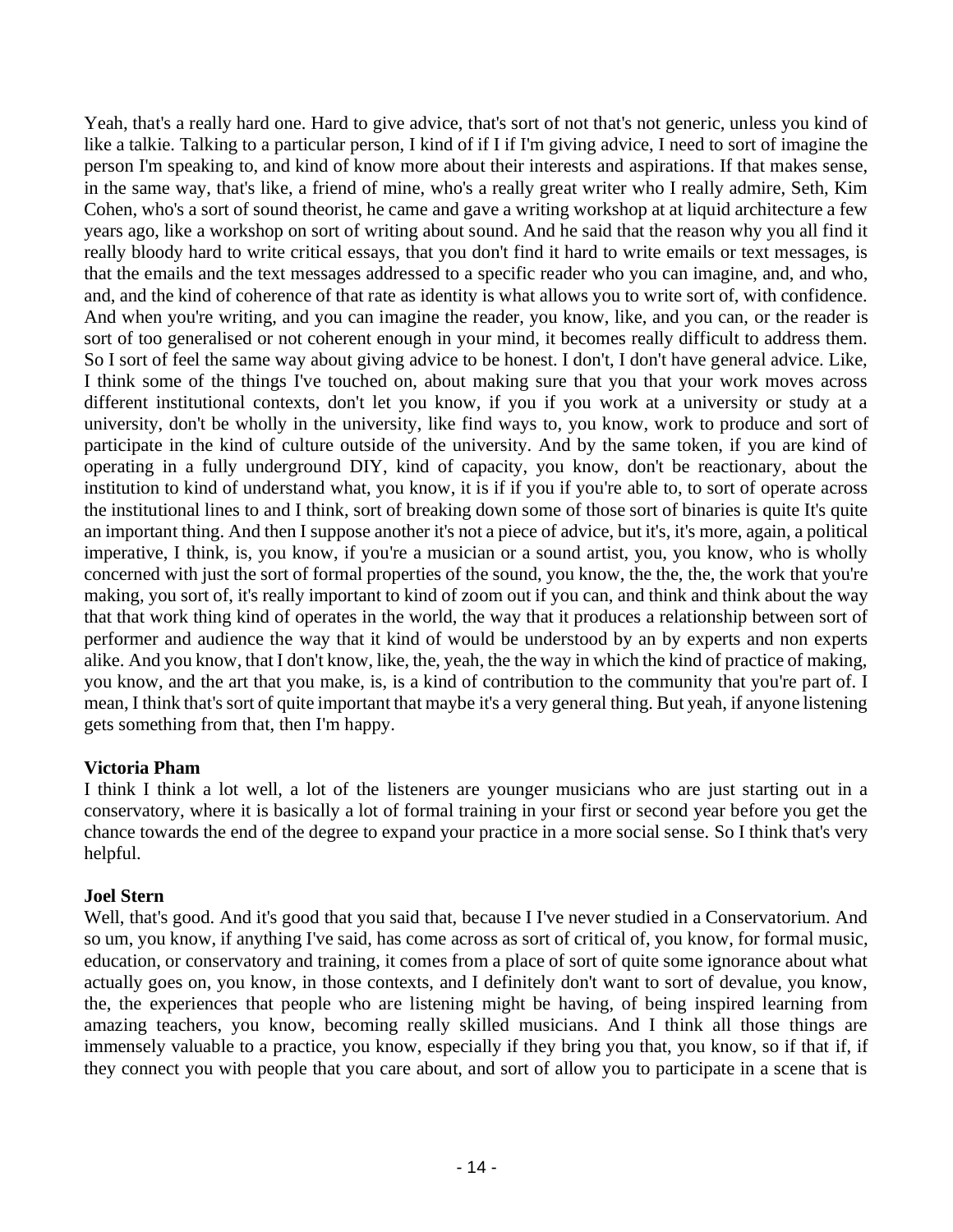really rewarding. So, yeah, I definitely don't want to come across as sort of as pessimistic or onic or negative about those things at all.

### **Victoria Pham**

Not at all. They kind of all working in this weird mishmash ecosystem of sounds making and my final bit for you is, I don't know if you want to touch on it right now. But sadly, you're, you're leaving liquid architecture.

## **Joel Stern**

Yeah. Yeah, no, I think it's important to mention, because listeners, I'm not sure when this podcast will be available. But obviously, it will be available in the future as well. And so most people listening to, we'll be listening. While after I have already left this role of being artistic director at liquid architecture, which, you know, as we talked about, it's a position I've been in since 20 1314. So, you know, eight or nine years, I say eight or nine because I just can't quite remember exactly when it started. But yeah, at the end of March, but you know, so three weeks from now, actually be stepping down as Artistic Director and go going over to RMIT and Royal Melbourne Institute of Technology to start a three year research fellowship focused on machine listening, which is the, the project you know, we were touching on earlier. And so that will be the end of rather intense, you know, period in my life of being entangled kind of glory gloriously. And and sort of, you know, in a kind of incredibly stimulating and rewarding sort of way with this organisation, liquid architecture, and sort of being able to, to some degree, shape it in the image of my interests, but also be shaped by the opportunities that the platform afforded me. And I will be going over into an academic context in which I can focus really wholly and deeply on a very specific kind of field of research, which is something I've wanted for a while, and it's not really possible when running a company and with all the responsibilities and fragmentation of like, attention that that entails. But for liquid architecture, it there will be an opportunity for new artistic direction, either by, you know, one person or maybe a collective or group of people who can bring to the organisation their own sensibility and agenda and concerns. And it's a great organisation with a great platform and reach and community around it. And some, you know, pretty secure funding for a few years into the future. So, yeah, expect it will be a fantastic opportunity for someone and, you know, I'll will remain a supporter of the organisation, you know, along with a number of really great people who are on the team and on the board, including some people who I know you've spoken to recently, like cat hope, and others who are on the board of liquid architecture. So yeah, by the time you listen to this year, and if you're thinking that sort of sounds like might be an opportunity for you, if you're listening sometime in the next few weeks, then you could probably go over to the organization's website and see that that opportunity is

#### **Victoria Pham**

there. Well, it's sad to see you go, although I'm so excited, and congratulations again for for your fellowship position. That's so exciting.

#### **Joel Stern**

Thank you. And we'll be working together, I think we'll still be continuing our conversations about your collaboration with the artist Charles spring, for later in the year. So that's something I'm really looking forward to as well. Me too.

#### **Victoria Pham**